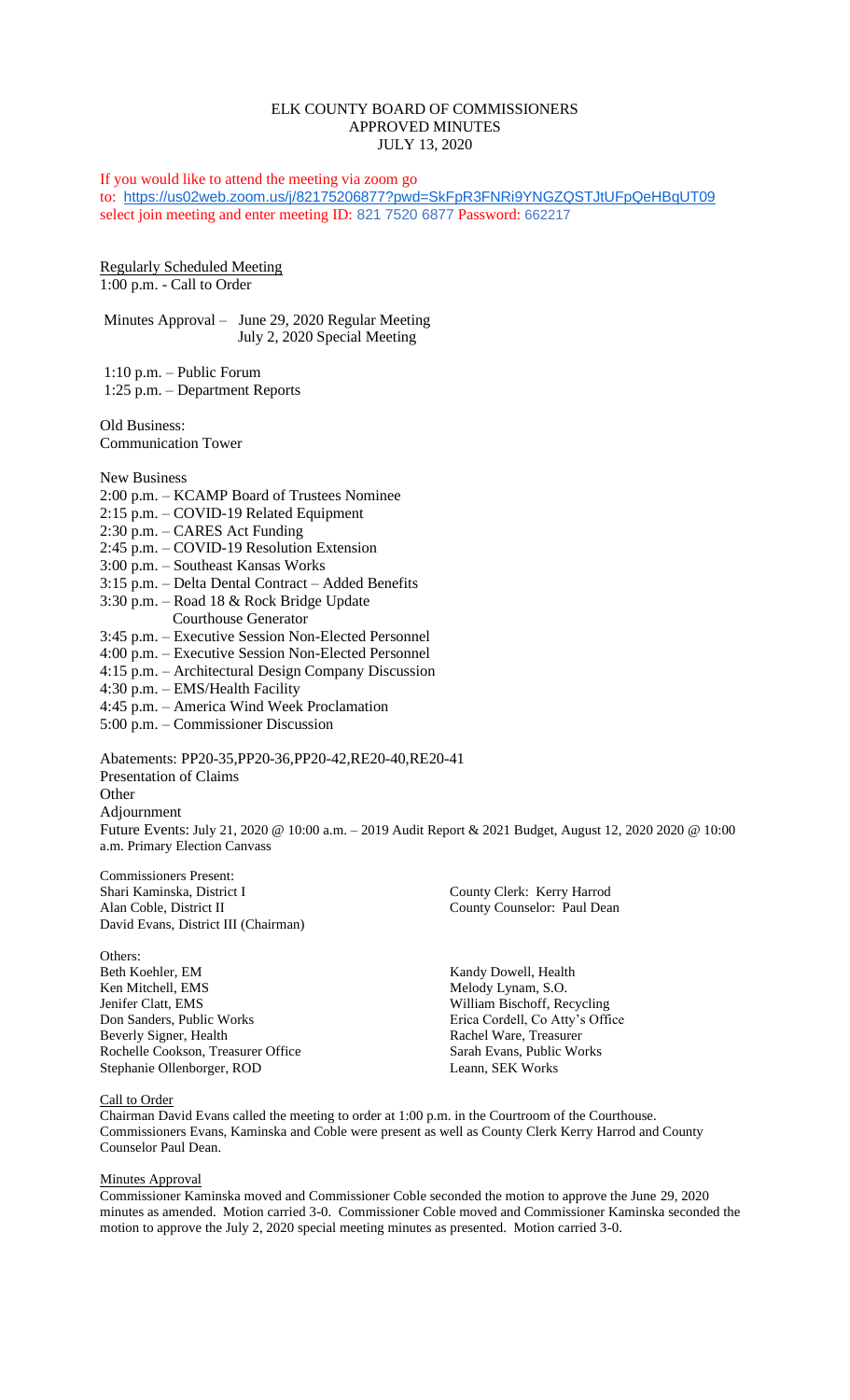# Public Forum

There will be a candidate forum on August 1, 2020 at 11:15 a.m. after the Elk County Free Fair Parade located by the Post Office in Longton. Don Sanders would like to thank Mr. & Mrs. Rob Wolfe and Mr. & Mrs. Randy Lee for the donation of fill dirt. A thank you letter was received from the City of Grenola thanking the Road Department for all the help they did putting in the whistles on Main Street and teaching them how to fill in potholes.

# EMS

Ken Mitchell presented the monthly report for June. The EMS department had 22 runs with collections totaling \$12,572.74.

### Register of Deeds

Stephanie Ollenborger handed in the monthly report for June. They had a total of 55 instruments recorded and a total deposit of \$2,935.75.

### Treasurer

Rachel Ware presented an amended 2021 budget request in the amount of \$94,700. Mrs. Ware stated they are taking appointments for drivers licenses due to the increased amount of out of county people coming in.

# Emergency Management

Beth Koehler stated there will be an LEPC Meeting at the Cox Building on Thursday, July 16, 2020 at 6:30 p.m.

# Public Works

# Road

Don Sanders presented the Federal Aide Agreement to be reimbursed for the RS Roads. Commissioner Kaminska moved and Commissioner Coble seconded the motion to execute the agreement for emergency relief for federal road construction with the Bureau of Local Projects. Motion carried 3-0.

Quail Road between Road 23 & Road 25 is closed today. This project will take about a week to complete, but the road will be back open later today.

The tubes for the low water bridge on Road 7 between Killdeer and Limestone are in place and the project should be complete within two weeks.

The Road Department has reduced their debt ratio from 25% to 12.2% as of the end of June.

# County Clerk

Kerry Harrod presented the New Beginnings 2021 budget request in the amount of \$23,000.

# Communication Tower

Beth Koehler stated programing on the new fire repeater has been completed. The backup is now at the old location. The Commission made the decision to go with KWIKCOM Communications for the internet at the Northeast Communication Tower in the amount of \$75.00 a month. This expense will be divided between the Sheriff's Office and the EMS Department.

# COVID-19 Equipment

Kerry Harrod presented information on an MXL Mics USB Microphone to be used during the zoom meetings. Commissioner Kaminska moved and Commissioner Coble seconded the motion to purchase the MXL Mics USB Microphone for the Commission Room in the amount of \$449.99. Motion carried 3-0.

# SPARK CARES Act Funding

Commissioner Kaminska moved and Commissioner Coble seconded the motion to hold a meeting Wednesday, July 22, 2020 at the Cox Building at 6:30 p.m. to discuss the SPARK CARES Act Funding. Motion carried 3-0. A representative from each city and school is encouraged to attend. Commissioner Kaminska moved and Commissioner Coble seconded the motion to contract with Deanna Jones to provide our CARES Act administration at a rate of \$30.00 per hour. Motion carried 3-0. Kerry Harrod will contact KCAMP to get Mrs. Jones bonded.

# COVID-19 Resolution Extension

Beth Koehler presented the resolution extension. Commissioner Kaminska moved and Commissioner Coble seconded the motion to adopt Resolution 20-04 to extend the Public Health Emergency until rescinded. Motion carried 3-0.

# Road 18 & Rock Road Bridge Update

Don Sanders stated the Road 18 & Rock Road bridge is a project being worked on with KDOT to have the bridge replaced. There was a deadline that needed to be met by last Thursday at 5:00 p.m. Mr. Sanders has been working with the landowners for a couple of weeks to get right of ways for this project. Mr. Sanders was successful in getting 3 out of the 4 landowners to grant right of ways to the County. Kirkham & Michael and KDOT stated the project could still be done with a few adjustments on the Northeast side.

## Courthouse Generator

Don Sanders stated Evergy and the contractor said it would take 2 days to install the generator and all power would be shut off while installing it. Commissioner Kaminska moved and Chairman Evans seconded the motion to close the Courthouse August  $13<sup>th</sup>$  &  $14<sup>th</sup>$  for electrical work and employees whose regular work assignment is at the Courthouse will not be required to use vacation or sick time on those days. Motion carried 2-1 Coble.

### Executive Session 2:45 p.m.

Commissioner Kaminska moved and Commissioner Coble seconded the motion to go into executive session to discuss non-elected personnel for 15 minutes with Paul Dean present. Motion carried 3-0.